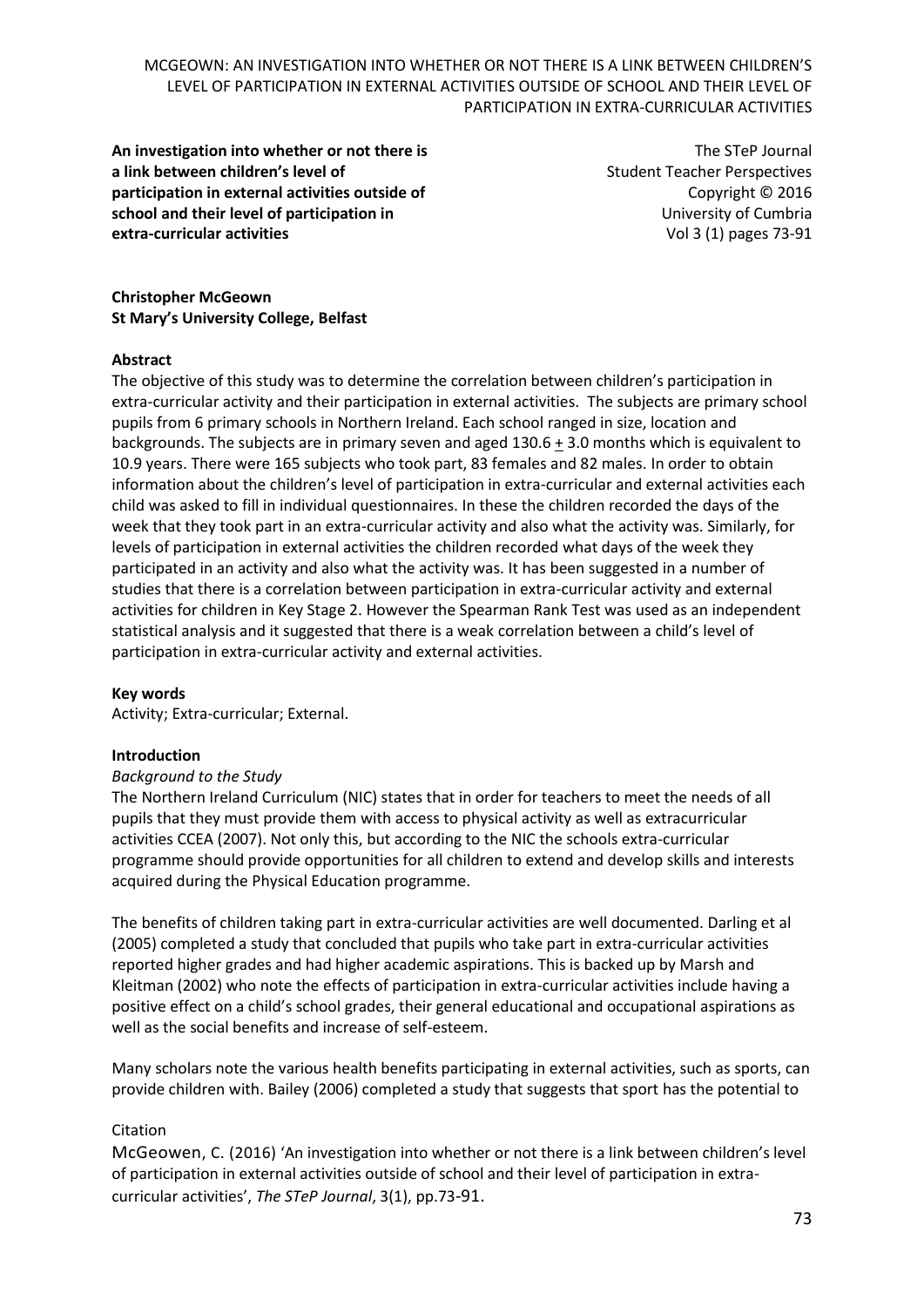make distinctive contributions to the development of children's fundamental movement skills and physical competences, which are necessary precursors of participation in later lifestyle and sporting physical activities. They also, when appropriately presented, can support the development of social skills and social behaviors, self-esteem and pro-school attitudes, and, in certain circumstances, academic and cognitive development.

Warburton et al (2006) go into further depth about the benefits of sports as being able to foster habitual levels of physical activity that children will carry through into their adult lives. In this review it is noted that there is irrefutable evidence of the effectiveness of regular physical activity in the primary and secondary prevention of several chronic diseases (e.g., cardiovascular disease, diabetes, cancer, hypertension, obesity, depression and osteoporosis) and premature death. There appears to be a linear relation between physical activity and health status, such that a further increase in physical activity and fitness will lead to additional improvements in health status. Sothern (1999) also emphasises the benefit of children taking part in sports as they found that taking part in activities of even a moderate intensity may enhance a child's overall health and help prevent chronic disease in at-risk youth. Janssen and LeBlanc (2010) also back up this argument as they associate physical activity with numerous health benefits. They agree that moderate physical activity can have positive health benefits for at-risk children, but would suggest that the more children are partaking in sports, the greater the health benefit to them.

## *Need for the Study*

Concerns about appropriate levels of physical activity among young children and whether or not they are achieving these is an ongoing concern among experts today. Researchers continue to investigate the role and benefits that can be gained from a higher level of participation in these external activities as well as extra-curricular activity. There have been various investigations regarding the various factors that may affect children's participation in in extra-curricular activities however there is a dearth of research directly investigating the correlation between participation in extra-curricular activities and external activities.

Sport NI (2009) carried out an investigation in primary schools to see if they were meeting the 60 minute guideline set out for daily physical activity. The study found that only 24% of 9-11 year olds were meeting this target. A study is necessary to determine what factors may or may not be contributing to an increase in children's daily activity through extra-curricular activities. As a prospective teacher, with an interest in childhood development, this area of study is of relevance to my future teaching career. It is hoped that the results from this study will be useful and raise awareness, as ongoing research is needed to delve into the issue of what factors contribute to increased child participation in extra-curricular activities.

#### **Aims and objectives**

The aims and objectives of this study are to investigate Key Stage 2 children's level of participation in extra-curricular activities and its link with their level of participation in external activities and establish if there is a direct correlation between these two variables. Children's level of physical activity is a prevalent issue in our society today as the WHO (2015) asserts that the physical activity within extra-curricular activities contains numerous health benefits for children.

#### *Aims*

To determine children's daily level of participation in extra-curricular activities To determine children's daily level of participation in external activities To explore the correlation between the two

#### *Objectives*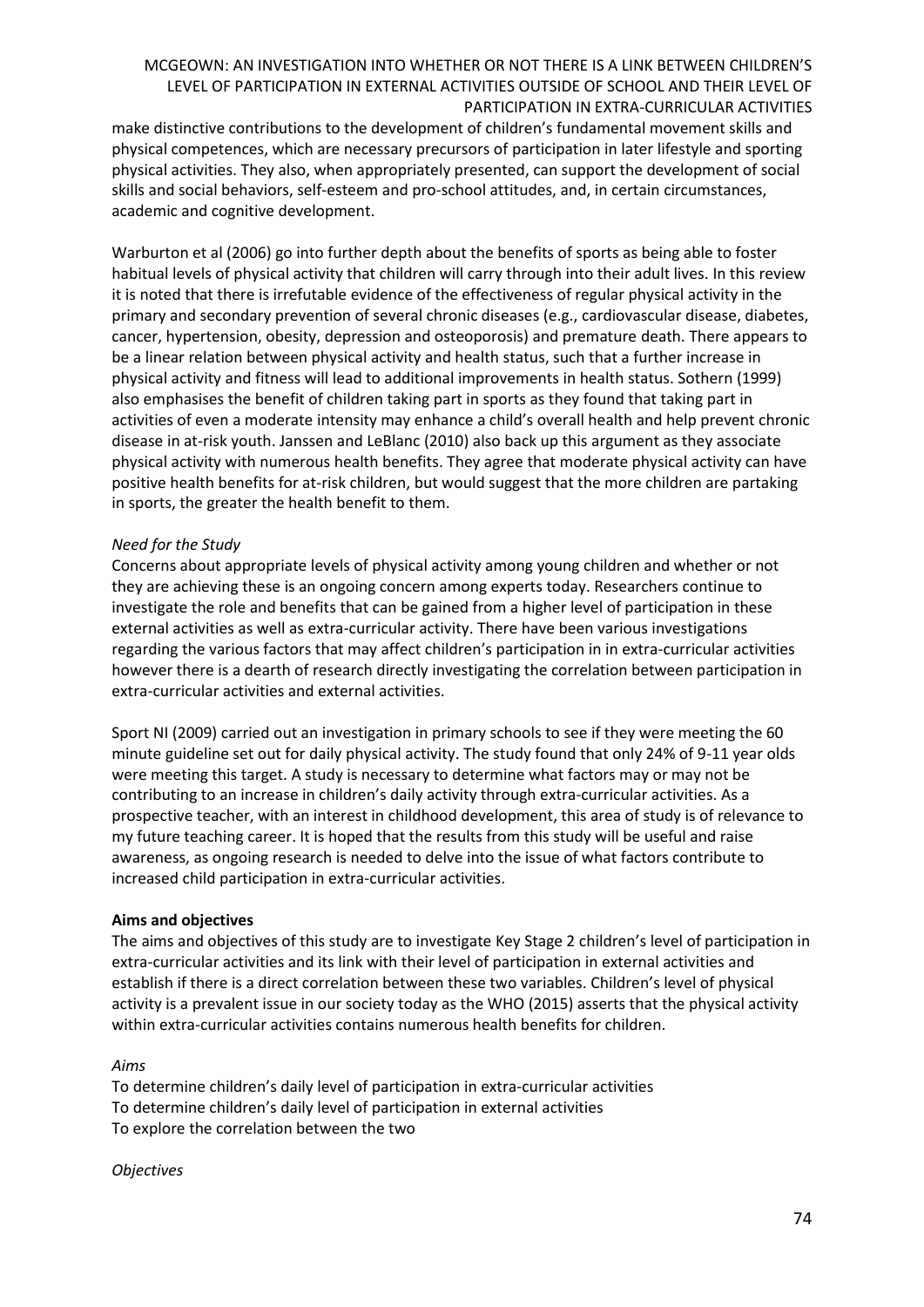Questionnaires and statistical analysis will meet the aims.

## **Review of Literature**

*"An investigation into whether there is a link between children's level of participation in external activities outside of school and their level of participation in extra-curricular activities."*

## *Extracurricular activity*

Extracurricular activities (ECA) within schools are those that fall outside of the normal curriculum of school or university education, performed by students. Within the primary school setting schools offer children with the opportunity to participate in various forms of physical activity that they may not have access to outside of the school environment. The Northern Ireland Curriculum (NIC) states that in order for teachers to meet the needs of all pupils that they must provide them with access to physical activity as well as extracurricular activities CCEA (2007). Not only this, but according to the NIC the schools extra-curricular programme should provide opportunities for all children to extend and develop skills and interests acquired during the Physical Education programme. Thus this emphasises the importance of offering children multiple opportunities to experience an array of physical activities within their extra-curricular programme.

The benefits of children taking part in extra-curricular activities are well documented. Darling et al (2005) completed a study that concluded that pupils who take part in extra-curricular activities reported higher grades and had higher academic aspirations. This is backed up by Marsh and Kleitman (2002) who note the effects of participation in extracurricular activities include having a positive effect on a child's school grades as well as general educational and occupational aspirations. The links of participation in extra-curricular activity and academic achievement are also noted by Beckett (2002). However he goes on to say that this is not prevalent in all cases and that participation in some activities can actually diminish academic achievement.

Mahoney et al (2002) also note that the school dropout rate among *"at risk"* students was remarkably lower for those who had participated in extracurricular activity compared to those who had not. This is backed up by Gilman (2001) whose study indicated that children who participate in extracurricular activity within the school setting have a higher school satisfaction. Darling et al (2005) also highlight the link between the participation in ECA and increased school satisfaction. These studies point to the conclusion that a higher level of participation in extracurricular activities can result in an increased level of school satisfaction, as well as decrease the school drop-out rate of certain students.

Marsh and Kleitman (2002) note the social benefits that participation in ECA's can offer children in the school by stressing the positive effect it can have on their self-esteem. Beckett (2002) weighs in with further social benefits to the child by claiming that participation in interscholastic sports promotes students development and social ties among students, parents and schools.

Although providing children with a variety of extra-curricular activities is mandatory aspect of the Northern Ireland Curriculum, it does come at a cost to the schools themselves as well as the parents. Bartlett (2013) reported for The Daily Mail that the average cost for parents per annum for paying for their children's extra-curricular activities is £1268. Within Northern Ireland the NI Direct Government Services (2014) have established Extended School services that are, *"…designed primarily to raise standards of achievement and allow children to realise their full potential in an environment where education is valued."*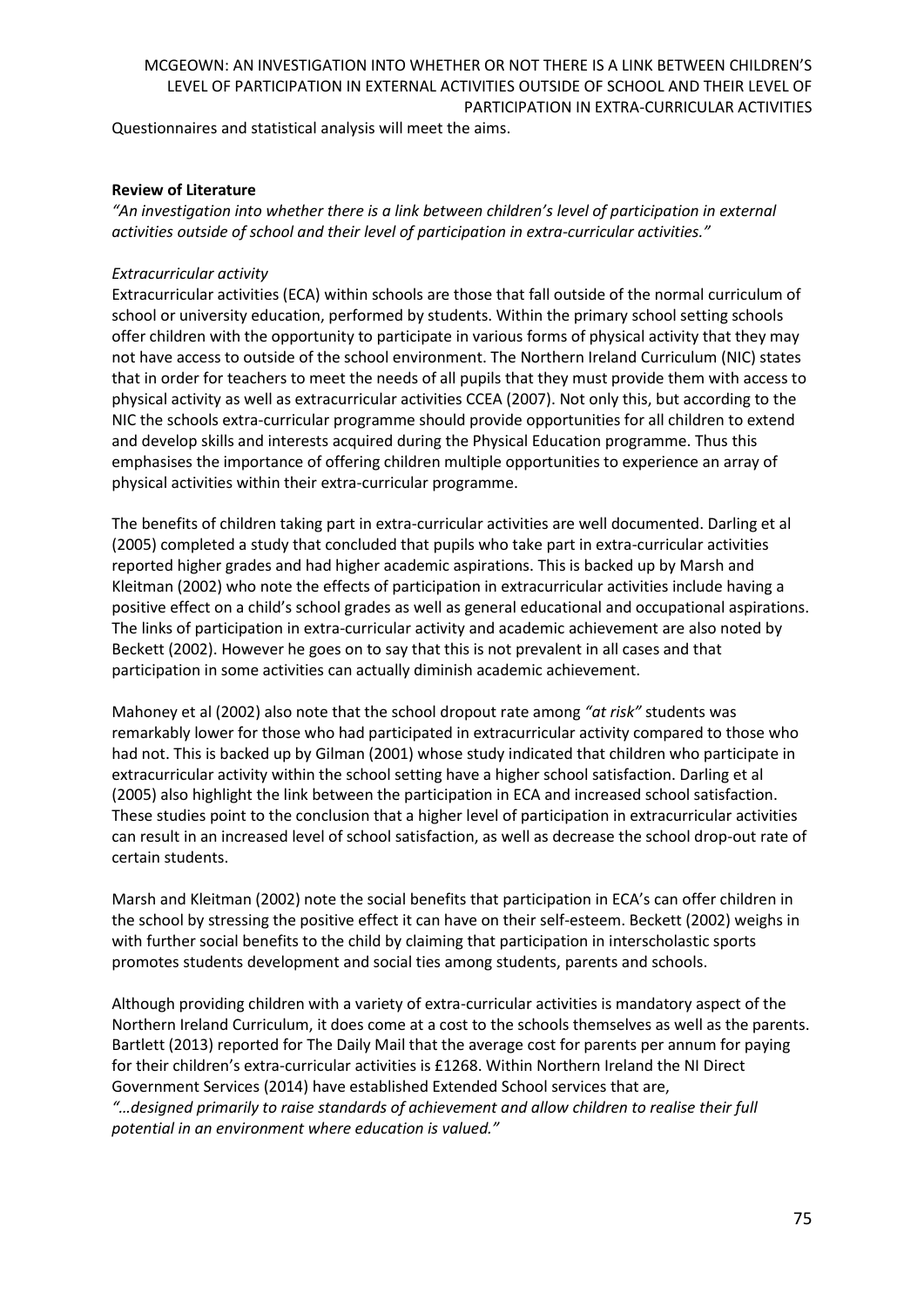The Department of Education Extended Schools programme provides additional financial support to eligible schools to help improve the life chances of children and young people, particularly from deprived areas. For the course of 2015-2016 they have made over £10 million worth of funding available. With this money schools are helped to provide stimulating activities, skills classes and additional learning support. The ECA's provided by this programme are not limited to physical activities but also can help fund; breakfast club, after schools club, summer schemes, drama, music, ICT, cookery, language and arts and crafts. The vast support and benefits of this programme are not only for the children in the school but they can also benefit the parents and general community surrounding the school by providing; parenting and family support, increase community access and local adult learning and career development opportunities.

## *External activities*

External activities such as sport outside of the school setting are described as an activity including physical exertion and skill in which an individual or team competes against another or others for entertainment. Typically for children in Northern Ireland this involves taking part in sports such as gaelic football, hurling, camogie, soccer, basketball, netball, rugby, swimming as well as many others.

Many scholars note the various health benefits participating in sports can provide children with. Bailey (2006) completed a study that suggests that sport has the potential to make distinctive contributions to the development of children's fundamental movement skills and physical competences, which are necessary precursors of participation in later lifestyle and sporting physical activities. They also, when appropriately presented, can support the development of social skills and social behaviours, self-esteem and pro-school attitudes, and, in certain circumstances, academic and cognitive development. However the review also notes that these benefits do not simply derive from mere participation and that the effects are likely to be mediated by the nature of the interactions between students and their parents and coaches who work with them.

Warburton et al (2006) go into further depth about the benefits of sports as being able to foster habitual levels of physical activity that children will carry through into their adult lives. In this review it is noted that there is irrefutable evidence of the effectiveness of regular physical activity in the primary and secondary prevention of several chronic diseases (e.g., cardiovascular disease, diabetes, cancer, hypertension, obesity, depression and osteoporosis) and premature death. There appears to be a linear relation between physical activity and health status, such that a further increase in physical activity and fitness will lead to additional improvements in health status. Sothern (1999) also emphasises the benefit of children taking part in sports as it was found that taking part in activities of even a moderate intensity may enhance a child's overall health and help prevent chronic disease in at-risk youth. Janssen and LeBlanc (2010) also back up this argument as they associate physical activity with numerous health benefits. They agree that moderate physical activity can have positive health benefits for at-risk children, but would suggest that the more children are partaking in sports, the greater the health benefit to them.

Murphy et al (2008) emphasise the benefits of physical activity are universal with all children but also including those with disabilities. According to them, the participation of children with disabilities in sports and recreational activities promotes inclusion, minimises deconditioning, optimises physical functioning, and enhances overall well-being. However they go on to emphasise how these children are at a disadvantage in their ability to participate due to lower levels of fitness as well as pediatricians and parents often overestimating the risks of physical activity and sports for children with disabilities.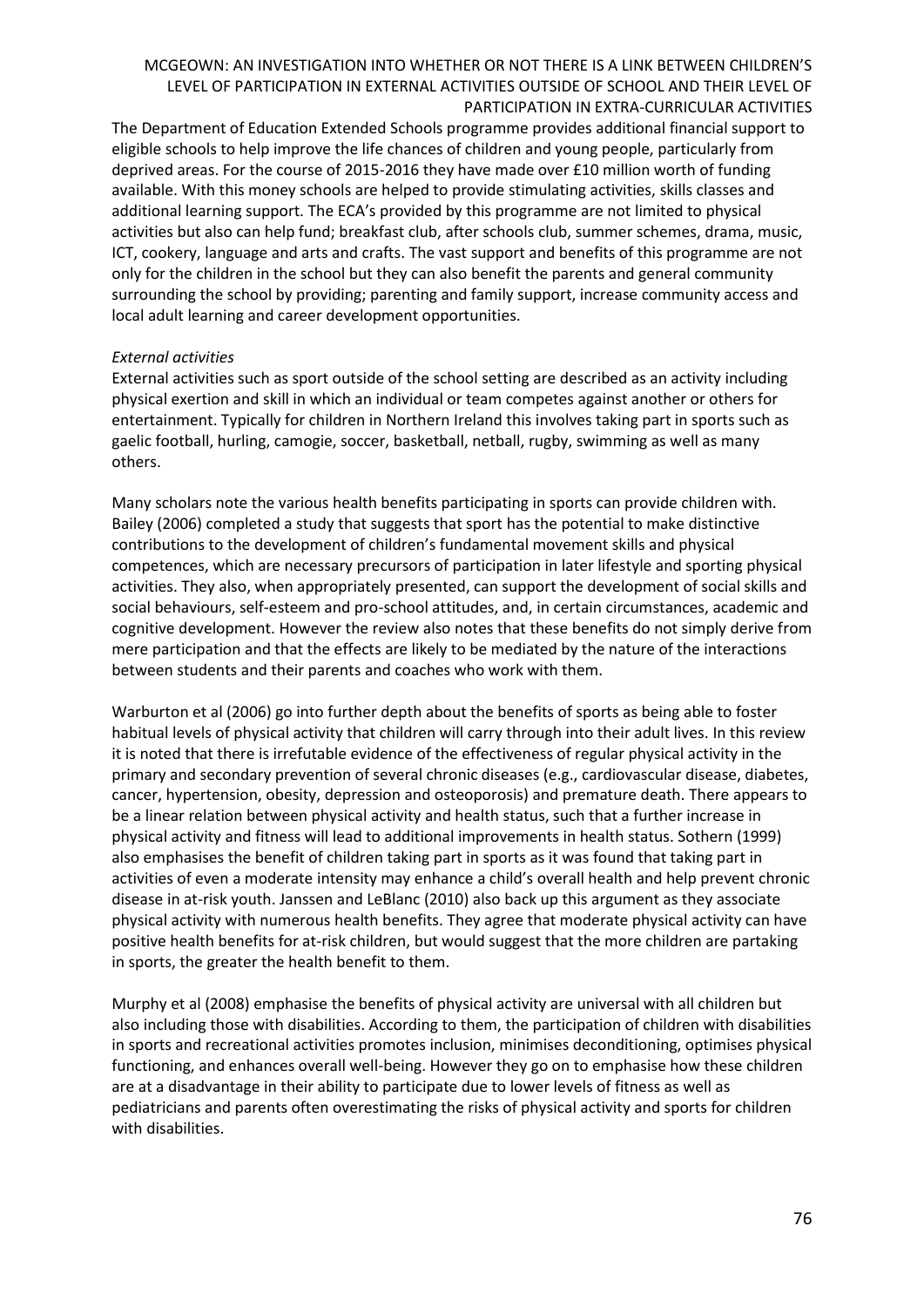A further disadvantage of children's involvement in sport is that there are health risks that are associated with such a high level of physical activity. Cairne et al (2006) speak of a growing concern for the increase in the number of stress related physical injuries, particularly in the lower extremities. Jones et al (2011) point to young peoples increased level of participation in sport and physical activity in recent years to be a direct cause of the increase in sports injuries among children.

Violence in sports is also a seriously growing concern among experts such as Goral (2008) who claims players, coaches, parents, fans and media all contribute to the

*"…epidemic of violence in sports today".* This level of violence witnessed at a senior level in sports filters down to our youth games and Fields (2007) claims this not only puts the children at a physical risk, but also such incidents can cause considerable emotional damage. Other negative outside influences of participating in sport for children are noted by Siegenthaler and Gonzalez (2000) who claim the benefits of a healthy lifestyle and character development are compromised when parents and coaches engage in youth sport as their own serious leisure.

## *Extracurricular activity and external activities*

To date there is a dearth of research on this area however this merely emphasises the importance of delving into the potential correlation between children's participation in club sports and extracurricular activity within the school. As stated in the Northern Ireland curriculum, a schools extra-curricular curriculum should help make the children be '*…aware of the opportunities to participate in physical activities in the local and wider community'(*CCEA, 2007).

The Department of Education Northern Ireland (DENI) have taken steps to ensure their extracurricular programmes provide the pupils with such opportunities. According to Ulster GAA (2007) schools are provided with coaches who provide the children with expert coaching in generic physical literacy skills as well as gaelic football, hurling and camogie. From their experience in these extracurricular activities within the school the children may choose to get involved with a local sports team in the same activity. Not only this but those children who already take part in such activities may be more likely to participate in the extra-curricular activities provided by the school.

Another DENI funded initiative is working closely with the Irish FA (2013) who employs 30 specialist coaches who provide the associations Curriculum Sports Programme in over 270 schools nationwide. This means that on a weekly basis around 15,000 children and 300 teachers get access to the programme. These coaches often have links to local clubs and will encourage the children to participate in these outside of the school setting.

Schools in Northern Ireland not only avail of these DENI funded initiatives but also benefit from the services of outside coaches in other sports to take extra-curricular activities such as basketball, netball or gymnastics. However this may come at a cost to the school itself or even the parents of the children who may have to subsidise the cost.

In England the PESSCL (Physical Education, School Sports and Club Links) initiative was launched in an attempt to provide 85% of children with the experience of a minimum of two hours high-quality PE and schools sport within and beyond the curriculum each week as reported by the Teaching Times (2005). Therefore the aim was to create more habitual levels of physical activity among children by providing a positive experience of physical activity within the school setting and creating strong links with outside sports clubs.

Kirk (2005) however, completed a study that identified structural problems with the delivery of physical education and school sport in England despite the unprecedented level of funding that the PESSCL initiative received from the Government. It is reported that negative early learning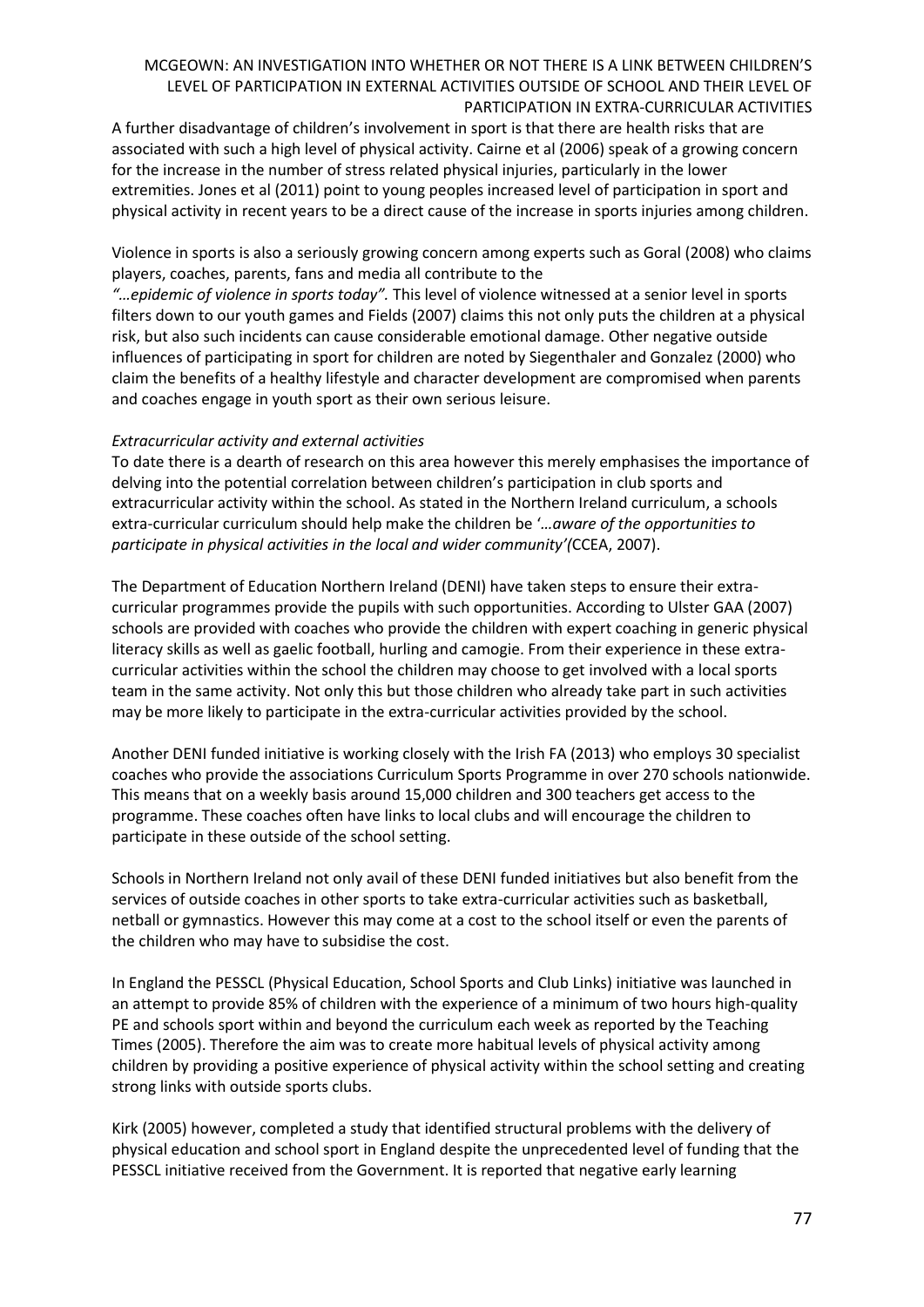experiences within the schools were having an adverse effect on children's level of lifelong participation in physical activity. As well as this the report also asserts that secondary school physical education programmes in England have been ineffective in promoting lifelong physical activity participation.

While Myers et al (2002) suggest that the majority of physical activity in children occurs after school, they also emphasise the link between no participation in extra-curricular physical activity during school and less physical activity outside of school.

## **Methodology**

#### *Research Design*

The main objective of this study is to investigate whether or not there is a link between children's participation in extracurricular activities within the school setting and their participation in outside sports clubs/activities. Carrying out research is a crucial part of this investigation. In order to achieve reliable results, the correct research techniques and methods should be used.

In order to gauge a child's level of participation in extracurricular activity within the school each child will be asked to fill out a questionnaire. This will be used to record which (if any) day(s) that the child participates in an extracurricular activity either before, during or after school and also, what the activity is.

Within the same questionnaire the children will be asked to record which (if any) day(s) that they participate in a sports club/activity outside of the school setting and also state what the sport/activity is.

## *Subjects*

The subjects are primary school pupils from 6 primary schools in Northern Ireland. Each school ranged in size, location and backgrounds. The subjects are in primary seven and aged 130.6 + 3.0 months which is equivalent to 10.9 years. There are 83 females and 82 males in the study.

## *Procedures*

Before collecting the results required for this investigation, it was essential that formal consent procedures were followed. It was necessary to get permission from both the principal and the parents of the children who were participating in the investigation. A letter was sent to each of the principals to ensure that consent was given before proceeding with the study. This letter included details about the objective of the study, what was expected from the school and the pupils who would be involved. It also promised confidentiality and professionalism with any of the information collected. The second letter was sent to the parents/guardians of the children involved in the study, which outlined the purpose of the study, who would be conducting the study and what information would be required from their children. Each letter had a consent form attached, which had to be signed and returned to the school by the parents/guardians in order for a child to be able to take part in the investigation. Once the forms were returned and the school granted authority, the research, collection of data and testing could begin.

## *Collecting Data*

*Collecting data about children's level of participation in extra-curricular activities within school* To measure children's level of participation in extra-curricular activities within the school, each child was asked to complete a questionnaire. In this, each child indicated the days that they participated in extra-curricular activities within the school setting and also recorded what these activities were. The results were recorded on a spreadsheet document leaving it much more efficient and easier to read when analysing results.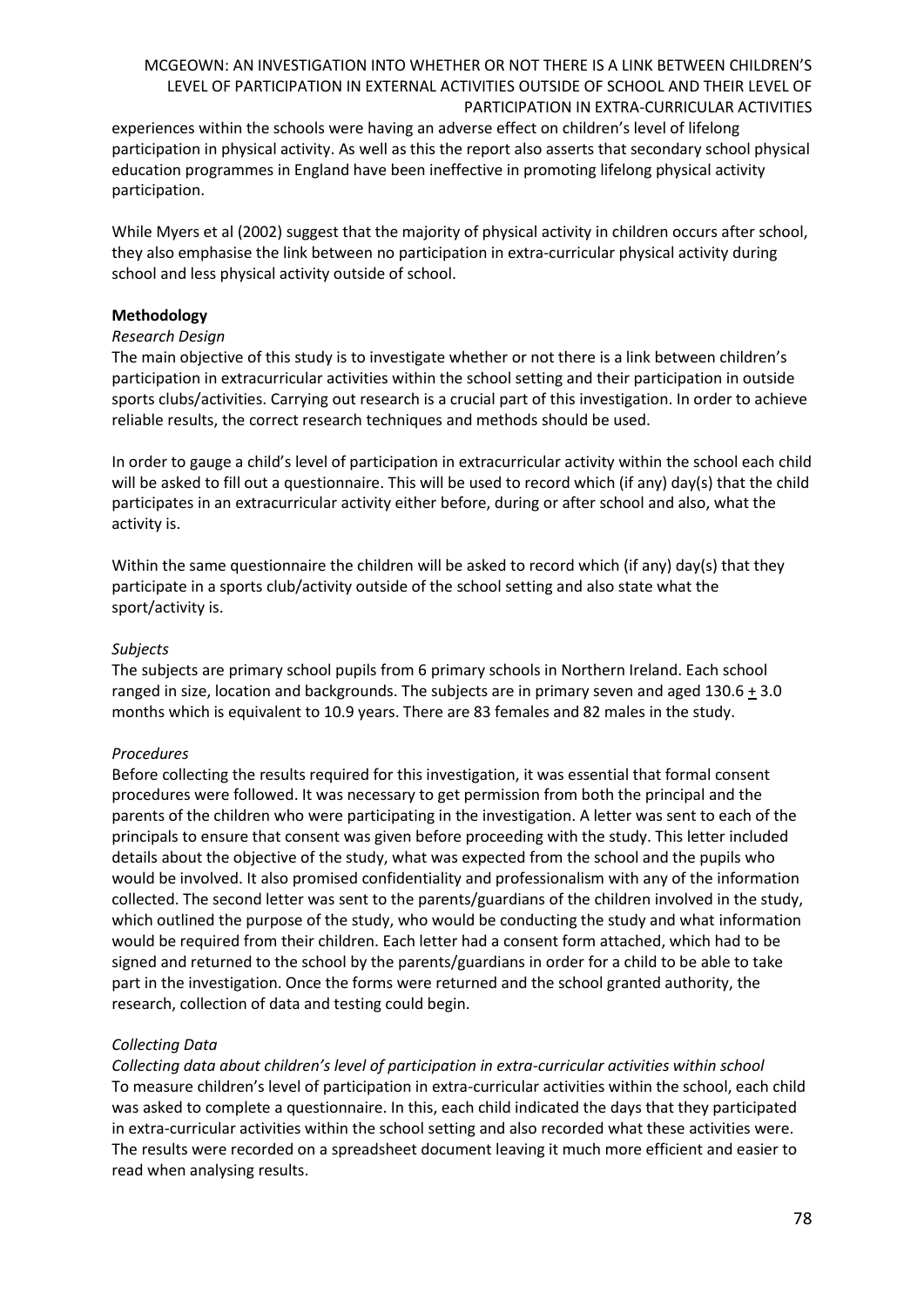*Collecting data about children's level of participation in extra-curricular activities outside of school* To measure children's level of participation in extra-curricular activities outside of school, each child was asked to complete a questionnaire. In this, each child indicated the days that they participated in extra-curricular activities outside of school setting and also recorded what these activities were. The results were recorded on a spreadsheet document leaving it much more efficient and easier to read when analysing results.

# **Analysis**

A spearman rank correlation was conducted to see if there was a correlation between children's level of participation in extracurricular activities and their participation in sports/activities outside of the school setting.

# **Results**

## *Introduction*

The following section seeks to outline the key findings relating to the correlation between levels of participation in in-school extra-curricular activities and levels of participation in external activities in Northern Ireland.

# *Subjects*

The subjects are primary school pupils from 6 primary schools in Northern Ireland. Each school ranged in size, location and backgrounds. The subjects are in primary seven and aged 130.6 + 3.0 months which is equivalent to 10.9 years. There are 83 females and 82 males in the study.

# *Extra-curricular activities*

The subjects' participation in extra-curricular activities was recorded using questionnaires. The results of these questionnaires were recorded on the computer software programme *Microsoft Excel 2013* spreadsheet document in an effort to make data analysis more efficient and convenient.



**Figure 4.1.** Proportion of subjects engaging in extra-curricular activities at school

Out of the 165 subjects, 29 do not participate in any extra-curricular activities while 136 participate in at least one (*figure 4.1).* It is notable that the level of participation of the subjects in this study in extra-curricular activities stands at 82%. This is supported by the findings of Cadwallader et al (2003)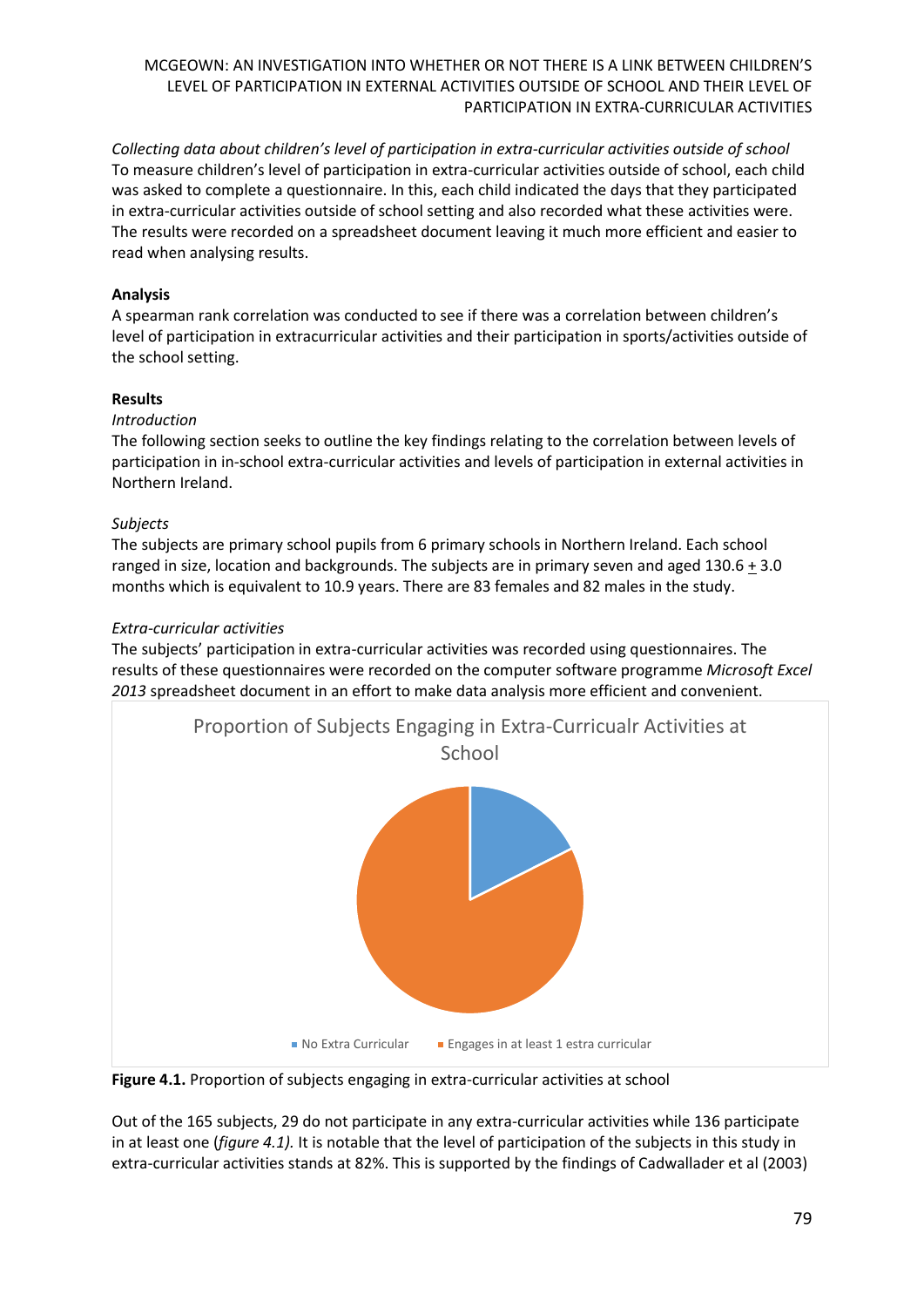who completed a study which reported that 82.1% of the general population of America had taken part in at least one type of extra-curricular activity.



**Figure 4.2.** Proportion of active extra-curricular activities.

The study recorded that there were 287 extra-curricular activities participated in amongst the 165 subjects. Of these activities, 189 were active extra-curricular activities such as sport and dance and 98 were non-active extra-curricular activities, as shown in figure 4.2. Therefore the average number of activities participated in for each subject was 1.74 of which 1.15 were active. The percentage of subjects from this study who participate in active extra-curricular activities therefore stands at 66%. This is supported by the findings of the U.S. Census Bureau. In December 2014 who reported that 57% of children between 6 and 17 years old participate in at least one active after-school extracurricular activity. Janssen and LeBlanc (2010) argue that certain physical and health benefits of participation in extra-curricular activities can only be achieved if the extra-curricular activity is active. This is supported by Daley (2002) who claims that physical activity during the school day may play a key role in developing positive exercise behaviour patterns in children, and participation in these activities could lead to young people becoming physically active adults in the future. While Myers et al (2002) suggest that the majority of physical activity in children occurs after school, they also emphasise the link between no participation in extra-curricular physical activity during school and less physical activity outside of school.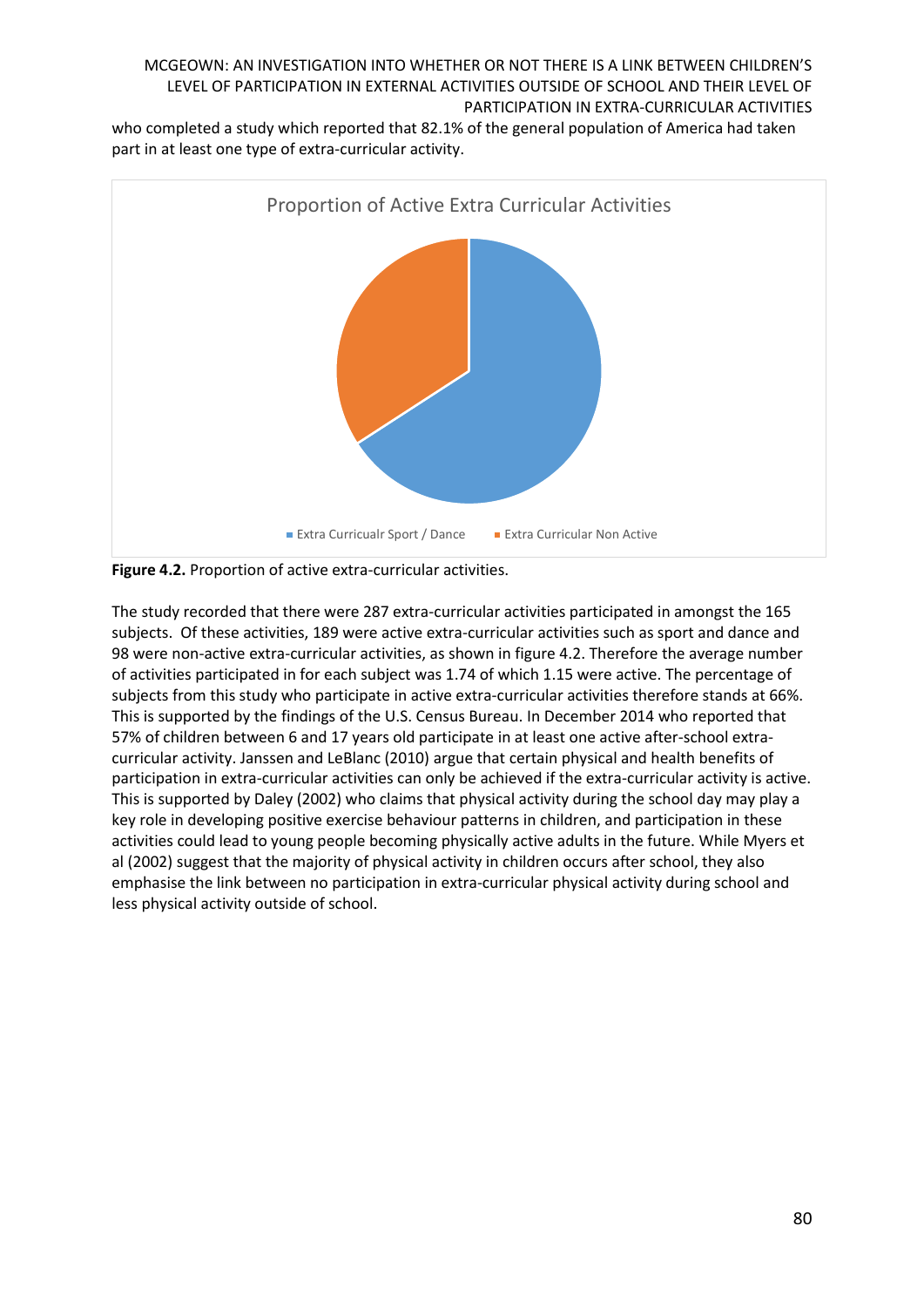

**Figure 4.3.** Gender based attendance at extra-curricular activities.

Figure 4.3 shows that the number of extra-curricular activities participated in for female subjects per week averaged at 1.69. Of these, 0.96 were active activities. Also it shows that the number of extracurricular activities participated in for male subjects per week averaged at 1.78. Of these, 1.32 were active activities. This is supported by the findings of the British Heart Foundation (2013), who found that more boys were reaching the recommended physical activity target than girls. According to the NHS (2000), in order for children and young people aged between 5 and 8 to maintain a basic level of health, they are expected to participate in at least sixty minutes of physical activity every day. This should range from moderate activity, such as cycling and playground activities, to vigorous activity, such as running and tennis. Based on the figures produced by this study some children in our schools could be hindering themselves from reaching this recommended figure by not taking part in physical extra-curricular activities in any form.

## *External activities*

The subjects' participation in the external activities of sport and dance was recorded using questionnaires. The results of these questionnaires were again recorded on the computer software programme *Microsoft Excel 2013* spreadsheet document in an effort to make data analysis more efficient and convenient.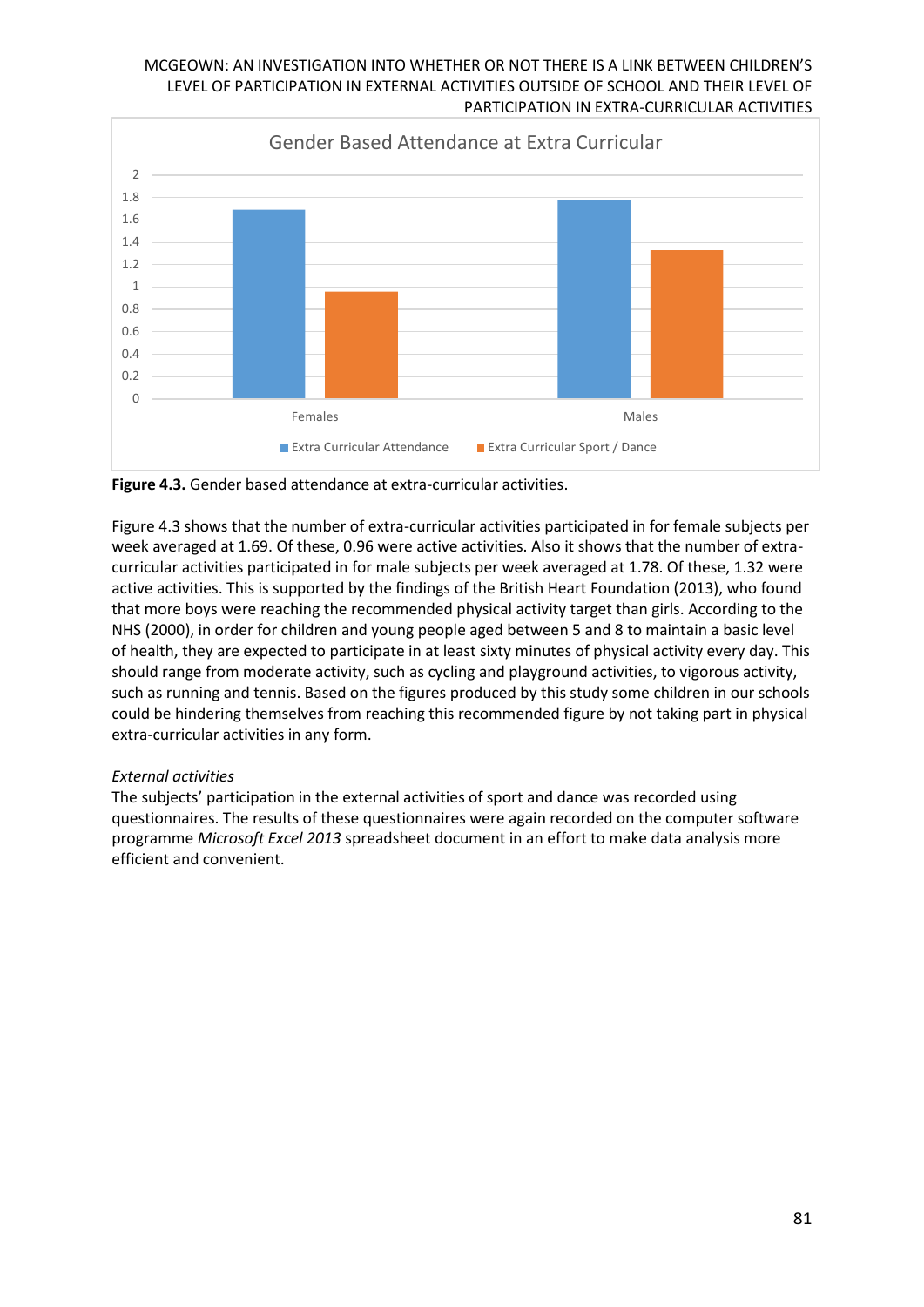

**Figure 4.4.** Proportion of subjects engaging in external activities .

As shown in figure 4.4, of the 165 subjects, 20 do not engage in any external activities and 145 do engage in external activities. The percentage of subjects who participate in external activities such as sport and dance is 88%. Participation in activities outside of school is well documented, by advocates such as Warburton et al (2006), for the social and physical benefits they can have on a child. However the Aspen Institute (2014) notes that there is a decrease in number of children participating in activities outside of school. They suggest that this is a combination of factors such as the children's own choice as well as a lack of resources/access to programs which meet their needs. This issue seems prevalent in Northern Ireland as The Sport Matters strategy noted that in terms of sporting facilities, Northern Ireland is under-provided for in comparison with other regions in the UK and Europe and that in 2012 35% of the population lived more than 20 miles away from an accredited, high quality facility (Hull 2012). A lack of accessibility to suitable facilities may be hindering some of the subjects' participation in a wider range of external activities. The results are supportive of Myers (2002) who suggested that children's participation in activity within schools (82% of the subjects participate in extra-curricular activities) is reflective of activity levels outside of schools (88% of the subjects participate in external activities). This figure is higher than the findings of Howie et al (2010) who completed a study of children in America which found that 75% of children participated in external activities outside of school.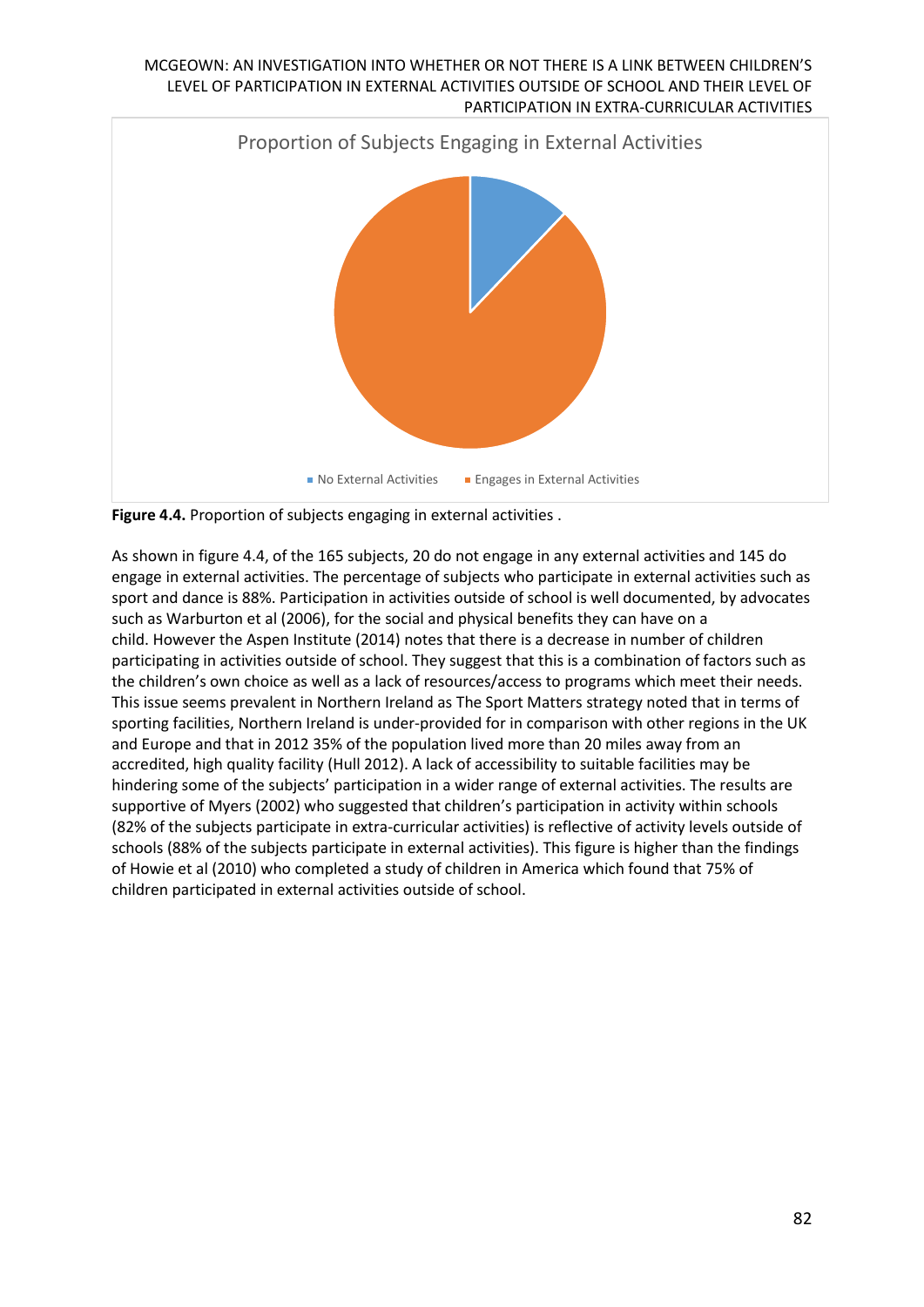

**Figure 4.5.** Proportion of active external activities.

The study recorded that there were 400 external activities participated in amongst the 165 subjects. Of these activities, 344 were active activities such as sport and dance and 56 were non-active activities, as shown in figure 4.5. Therefore the average number of external activities participated in for each subject was 2.42 of which 2.08 were active. The percentage of subjects from this study who participate in active external activities therefore stands at 86%. This figure is higher than what was reported by Howie et al (2010) who found that of the children who did take part in external activities, 79% of them took part in active external activities.



**Figure 4.6.** Gender based participation in external activities.

Figure 4.6 shows that the number of external activities participated in for female subjects per week averaged at 2.39. Of these, 1.94 were active activities. Also it shows that the number of external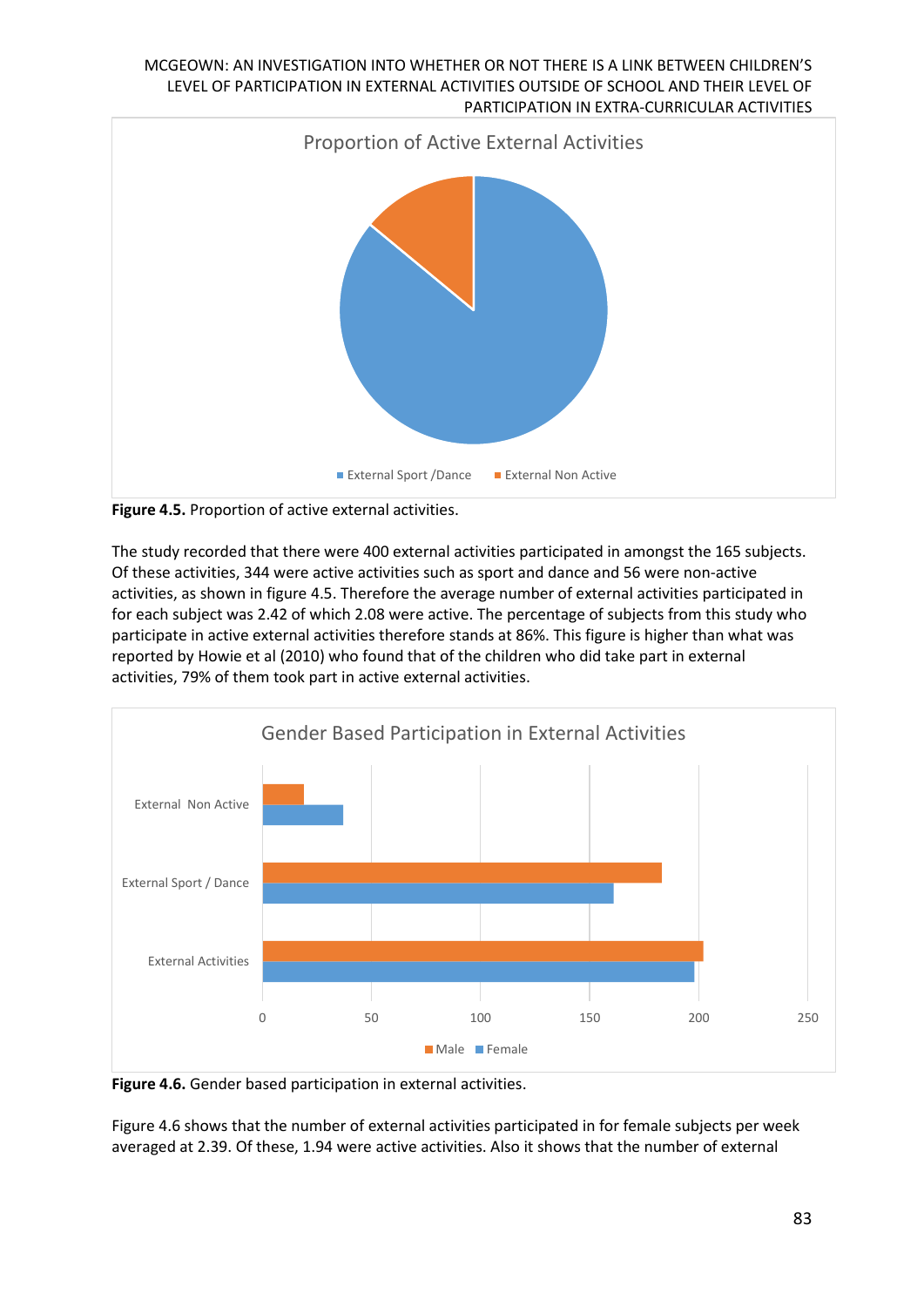activities participated in for male subjects per week averaged at 2.46. Of these, 2.23 were active activities.

Hull (2012) claims there is evidence which suggests that participation in sport has begun to rise again after some years of decline in Northern Ireland, though there remain groups within society which participate somewhat less than the average. For example, 34% of males but just 18% of females achieve the recommended 2.5 hours of activity per week. This is reflected in the results of this study which shows a greater amount of male participation in external activities than female participation. This trend was also noted by University College London researchers who found just 51% of the 6,500 children they monitored achieved the recommended hour of physical activity each day. For girls, the figure was just 38%, compared with 63% for boys. Although the study found that levels of activity varied among groups. For example, children of Indian origin and those living in Northern Ireland were among the least physically active with 43% achieving the recommended levels, compared to 53% in Scotland.



**Figure 4.7.** Activity types school based and external.

Figure 4.7 shows all of the types of external and extra-curricular activities participated in by the165 subjects of this study. 12 different extra-curricular activities were recorded with attendances highest in Gaelic with 81 and lowest in Hip-Hop and Eco club – each with 1 attendance. 25 different external activities were recorded with attendances highest in Gaelic with 86 and lowest in Trampoline club, Rock Climbing, Netball and Golf – each with 1 attendance. Information from Sport NI indicates that over the last three years, £68,143,471 has been provided in sports funding, with around 47% of this allocated to grassroots projects. (Hull 2012). As a result there is now a greater variety of activities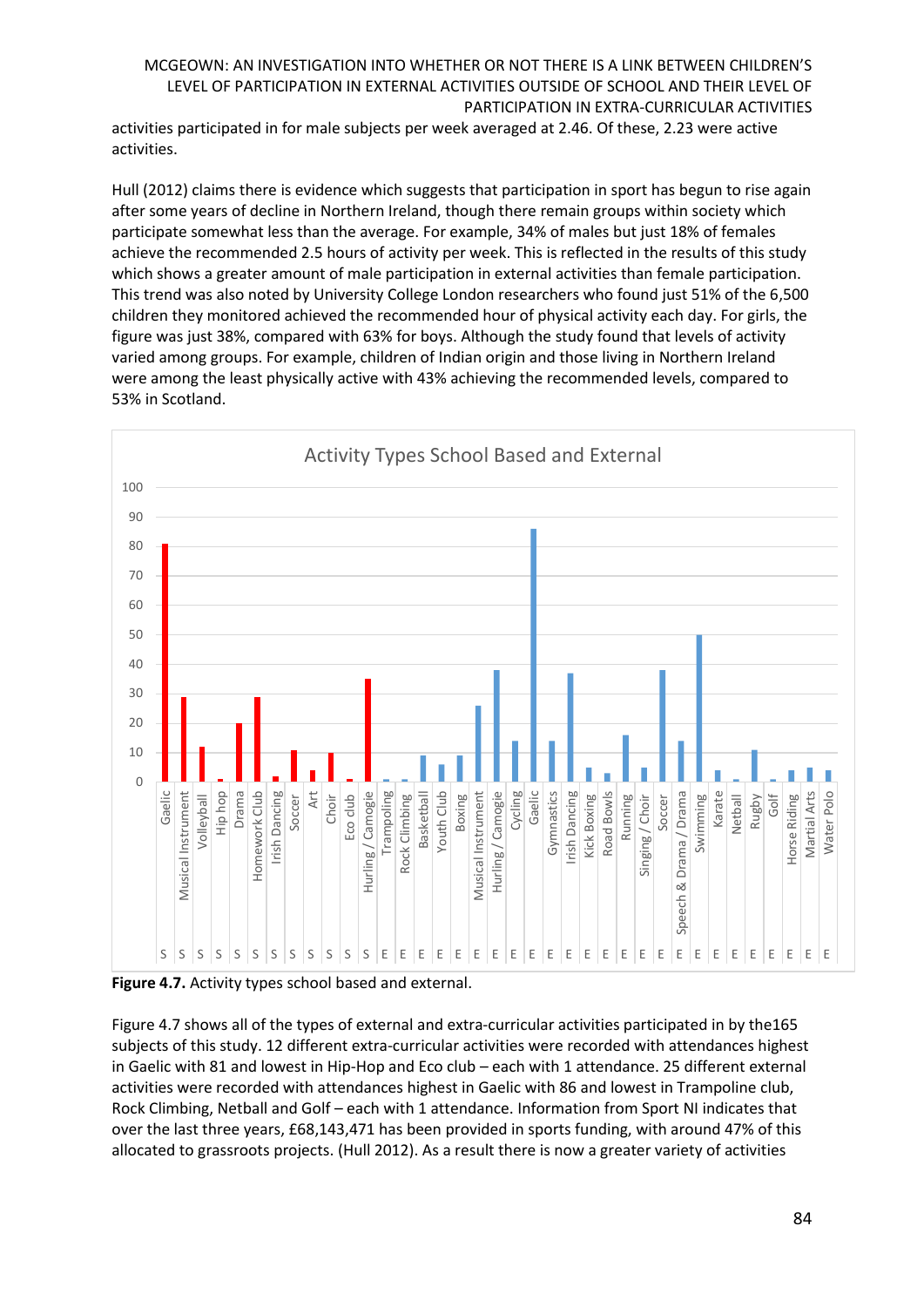available to children in Northern Ireland as reflected in the diverse array of external activities recorded in this study.



*Correlation between Extra-curricular and External Activities*

A spearman rank correlation (see figure 4.8) was conducted to see if there was a correlation between children's level of participation in extracurricular activities and their participation in sports/activities outside of the school setting. The findings indicate a P value of 0.15. This is a small weak positive correlation, thus indicating a minimal correlation between school-based extracurricular activities and external activities. While there is a small correlation between children's level of participation in extra-curricular activities and external activities, is it not strong enough to support a firm link that children who participate in more extra-curricular activities are also those children who participate in a greater number of external activities. In an attempt to explain this weak correlation, it is possible that children who participate in more activities within the school setting do not participate in as many external activities due to a lack of time or finances. The weak correlation is only partially supportive of Myers (2002) who emphasises a strong link between children's level of participation in activities in school and their level of participation in external activities.

## **Conclusion**

After undergoing many hours of research, gathering, collecting and critically analysing results, it can be concluded that there is a weak connection between children's level of participation in extracurricular activity and their level of participation in external activities. However there is no concrete evidence or support to suggest that the participating in external activities will affect a child's level of participation in extra-curricular activities. After analysing the results of the pupils' levels of participation in both extra-curricular activities and external activities, as well as reading relevant literature concerning this topic, initial weak correlations can be made.

Previous research suggested that participation in external activities could lead to health and psychological benefits to the child. In particular, it is suggested that participation in active external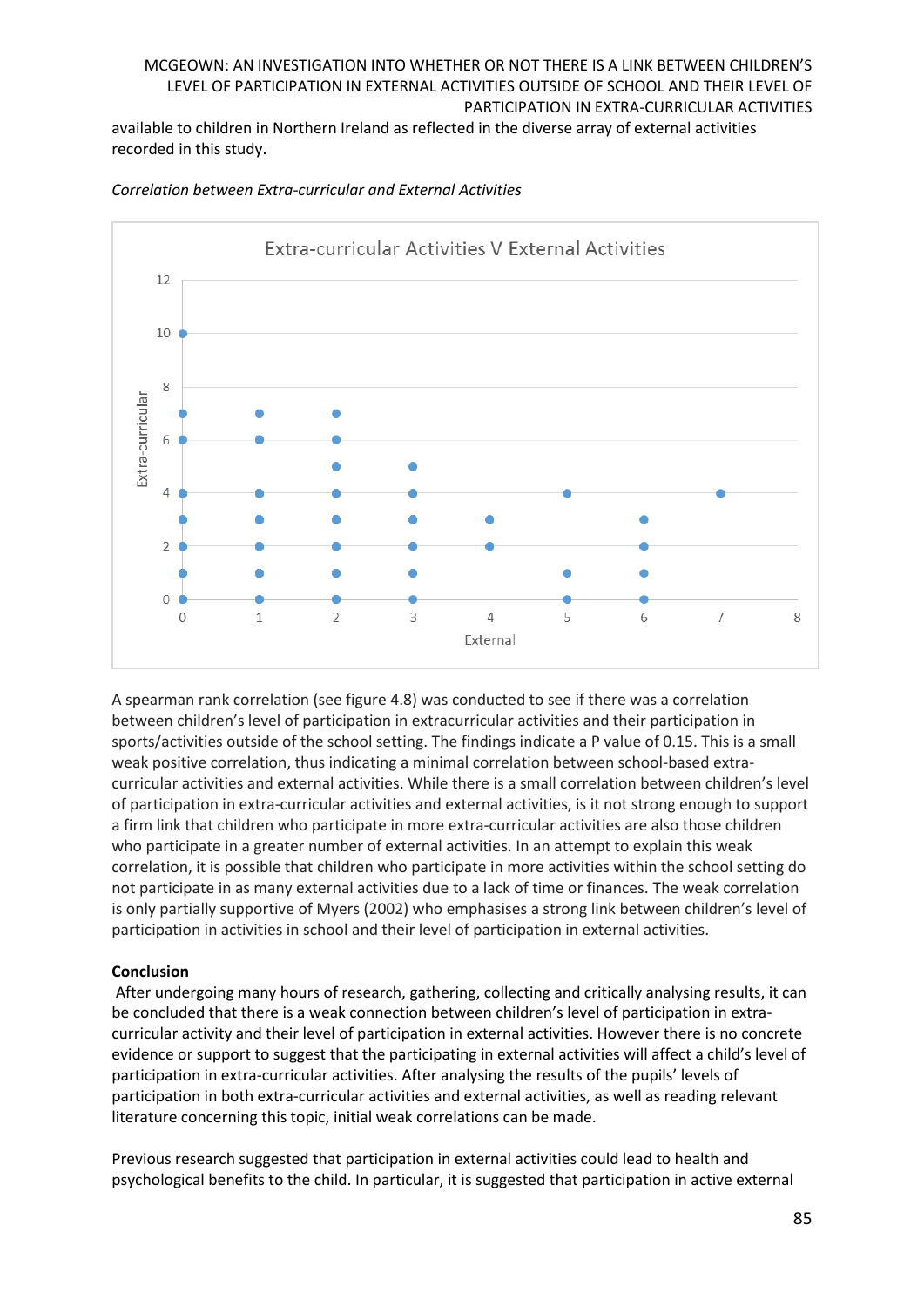activities can help foster a lifelong level of habitual physical activity (Marsh and Kleitman 2002). However there is insufficient evidence to suggest that a higher level of participation in external activities will lead to a higher level of participation of extra-curricular activities within the school setting. Therefore the relationship between the two variables requires further analysis. In addition, a spearman rank test was used to statistically analyse the results from the findings and it indicated a P value of 0.15. This is a small weak positive correlation, thus indicating a minimal correlation between school-based extra-curricular activities and external activities.

## **Recommendations**

Having completed this study, there are a number of recommendations to be made. Overall, this study was a very small scale study with 165 subjects taking part. In order to investigate this study with maximum efficiency and to enhance the collection of data, there needed to be an increased number of subjects to produce more valid results. This study looks at children's level of participation in organised activities both in and outside of school. However children's level of participation in nonorganised activities such as free play, are not accounted for. In future studies this factor could be considered as it may provide produce more valid results about children's level of participation in activities outside of the school setting. This study investigates the link between children's level of participation in extra-curricular activities and external activities. However future studies may wish to consider these two factors as separate entities rather than testing for a correlation between the two. Investigating potential reasons for varied participation of each of these may yield more comprehensive results.

## **Limitations**

From investigating and assessing the results, it was evident that there were some limitations, which consequently affected the overall outcome of the study. The first limitation of the study was the number of subjects who took place (165). This sample size should be increased in order to obtain more valid results and a more rounded picture. The results from the data were collected over one day and on reflection, the study would have yielded more comprehensive results if children's participation in both extra-curricular activities and external activities were recorded over a longer period of time. However due to time restraints this was not possible. The geographical locale used to record these results was also relatively small (Northern Ireland) and because of this the results were not as comprehensive as they might have been. Ideally the results should be gathered from a larger area.

#### **Acknowledgements**

I would like to take this opportunity to thank everyone who has helped me to successfully complete this study. I would firstly like to give me full appreciation and greatest thanks to Dr Elaine McLaughlin for her time, effort and excellent guidance throughout this study. From the very beginning you have been there to support me and your expertise is something I really appreciate and will not forget. Secondly, I would like to thank each of the principals, teachers and pupils for allowing me to carry out my research in their schools. I am deeply grateful, without their help and support this study would not have been possible. I would also like to thank the other members of my research group. It was a pleasure to gather and share results effectively throughout this study. Finally I would like to thank all of my friends and family for their constant support and continuous motivation and direction throughout my four years at St. Mary's University College.

Go Raibh Míle Maith Agaibh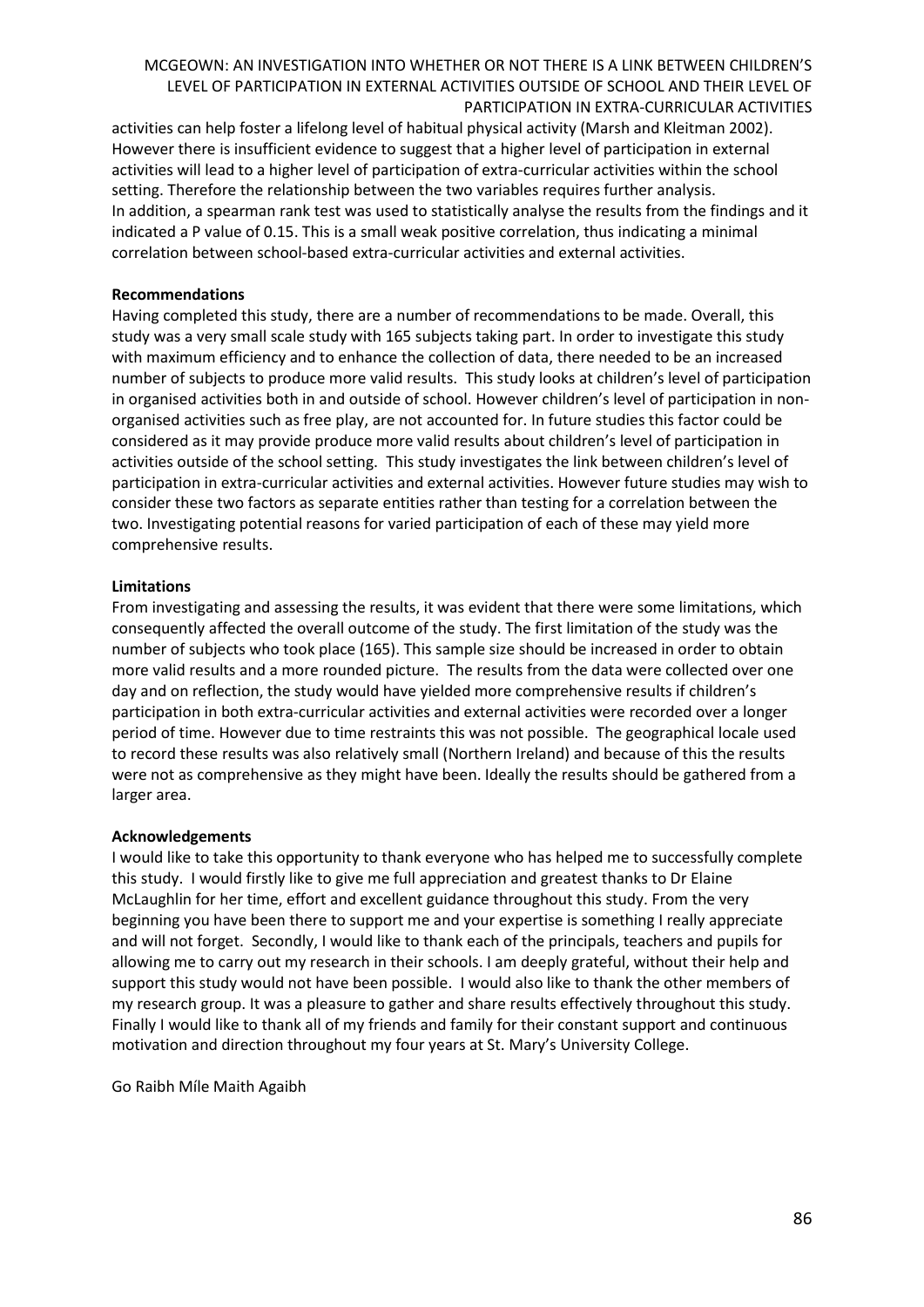## **References**

Aspen Institituion (2014) *Sport Participation Rates among Underserved American Youth* [Internet Source] (Accessed 23/10/2015)

*[<http://www.aspeninstitute.org/sites/default/files/content/docs/education/Project\\_Play\\_Und](http://www.aspeninstitute.org/sites/default/files/content/docs/education/Project_Play_Underserved_Populations_Roundtable_Research_Brief.PDF) [erserved\\_Populations\\_Roundtable\\_Research\\_Brief.PDF](http://www.aspeninstitute.org/sites/default/files/content/docs/education/Project_Play_Underserved_Populations_Roundtable_Research_Brief.PDF) >*

- Bailey, R. (2006) *'Physical Education and Sports in Schools: A review of Benefits and Outcomes'* [Vol.](http://onlinelibrary.wiley.com/doi/10.1111/josh.2006.76.issue-8/issuetoc)  [76, Issue 8, p](http://onlinelibrary.wiley.com/doi/10.1111/josh.2006.76.issue-8/issuetoc)ages 397–401.
- Bartlett, D. (2013) *'Extracurricular activities, transports and breakfast clubs push costs up.'* The Daily Mail 10<sup>th</sup> July 2013
- Beckett, A. (2002) *'Linking Extracurricular Programming to Academic Achievement: Who Benefits and Why?'* Vol. 75, No. 1, pp. 69-95.
- British Heart Foundation (2013) *Physical activity statistics 2013*
- Cadwallader, T. et al (2003) *Life outside the classroom for youth with disabilities,* Menlo Park, CA: SRI International
- Cairne, D. et al (2006) *'Physeal injuries in children's and youth sports: Reason for Concern?'* Vol. 40, Issue 9, pp. 749-760.
- CCEA, (2007) *The Northern Ireland Curriculum*: *Primary*, Belfast: CCEA
- Daley, A. (2002) '*School based physical activity in the United Kingdom: Can it create physically active adults?'* Vol. 54, Issue 1, pp. 21-33.
- Darling, N. et al (2005) *'Participation in school-based Extracurricular Activities and Adolescent Adjustment',* Vol. 37, No. 1, pp. 51-76.
- Fields, S. et al (2007) **'***Conflict On the Courts: A Review of Sports-Related Violence Literature'* Vol. 8, No. 4, pp. 359-369.
- Goral, M. (2008) *Violence and fair play in sport,* Kutahya: Medwell
- Gilman, R, (2001) *'The relationship between life satisfaction, social interest and frequency of extracurricular activities among adolescent students'* Volume 30, [Issue](http://link.springer.com/journal/10964/30/6/page/1) 6, pp 749-767.
- Howie, L. et al (2010) *Participation in activities outside of school hours in relation to problem behavior and social skills in middle childhood,* Rockville Pike: [U.S. National Library of Medicine](http://www.nlm.nih.gov/)
- Hull, D. (2012) *Grassroots sport in Northern Ireland: A summary of participation and potential challenges,* Belfast: The Northern Ireland Assembly
- Irish FA (2013) *Grassroots Curriculum Sports Programme,* [Internet Source] (Accessed 19/10/2015) < <http://www.irishfa.com/grassroots/primary-school-coaching-programme/>>
- Janssen, I. and LeBlanc, A. (2010) Review; *Systematic review of the health benefits of physical activity and fitness in school aged children and youth:* International Journal of Behavioural Nutrition and Physical Activity, 7:40.
- Kirk, D. (2005) '*Physical education, youth sport and lifelong participation: the importance of early learning experiences'* Vol. 11, No. 3, pp. 239-255.
- Mahoney J.L. et al (2002) '*Do extracurricular activities protect against early school dropout?'* Vol. 33, pp. 241-253.
- Marsh, H. and Kleitman, S. (2002) *'Extracurricular School Activities: The good, the bad and the nonlinear'* Vol. 72, Issue 4.
- Murphy, N. (2008) *'Promoting the Participation of Children With Disabilities in Sports, Recreation, and Physical Activities'* Vol. 121, Issue 5.
- Myers, L. et al (2002) '*Physical and sedentary activity in school children grades 5-8: the Bogalusa Heart Study'* Vol.
- NHS (2015) *Physical activity guidelines for young people,* [Internet Source] (Accessed 23/10/2015) < <http://www.nhs.uk/Livewell/fitness/Pages/physical-activity-guidelines-for-young-people.aspx>
- NI Direct Government Services (2014) *Extended Schools,* [Internet Source] (Accessed 27/10/2015) < <http://www.nidirect.gov.uk/extended-schools>>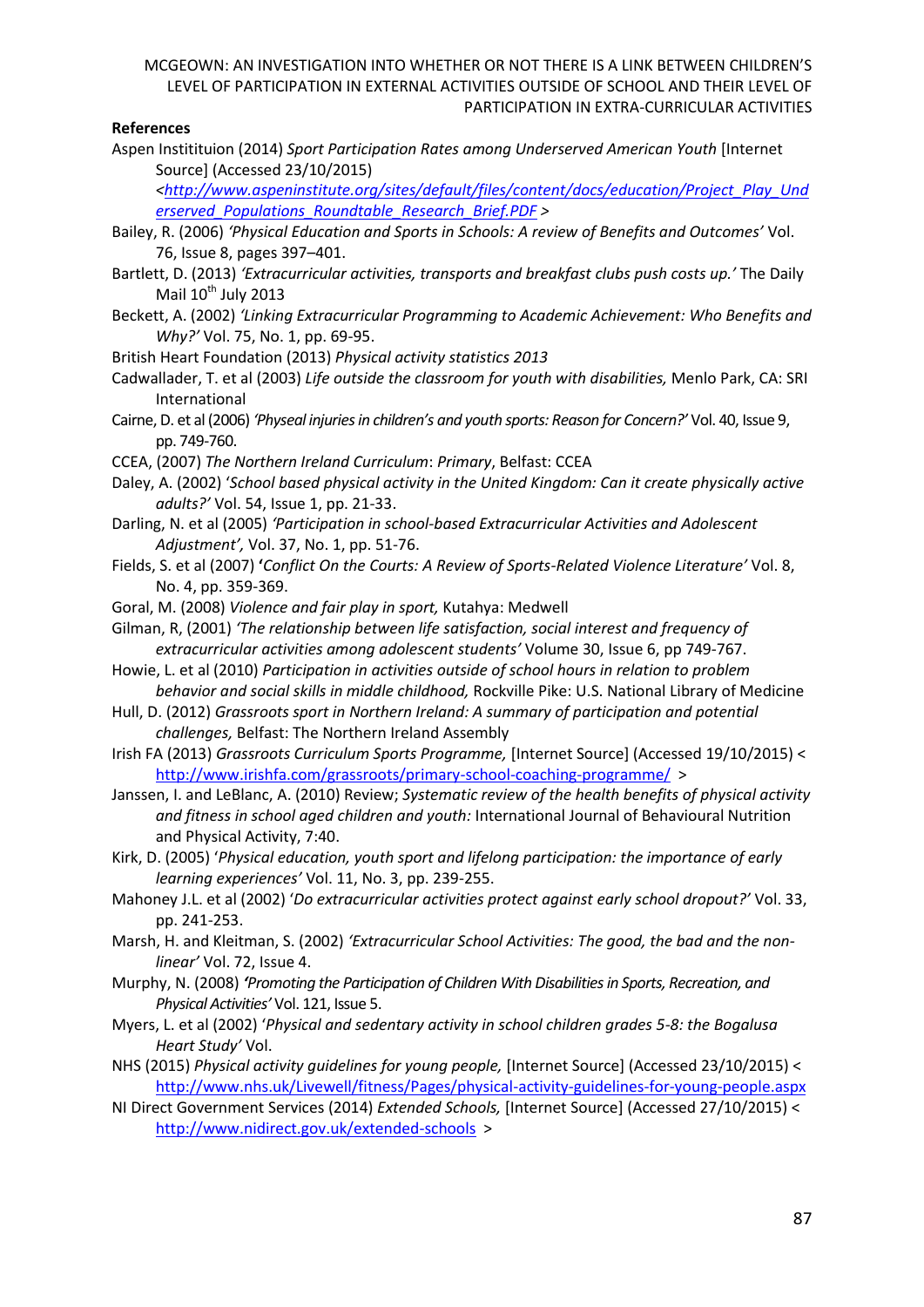Siegenthaler, K. and Gonzalez, G. (2000) *'Youth Sports as Serious Leisure'* Vol. 21, No.3, pp.298-314.

Sothern, M.S. et al (1999) *'The Health Benefits of Physical Activity in Children and Adolescents: Implications for chronic disease prevention'* Vol. 158, pp.271-274.

Sport Northern Ireland, (2009), Report; *a Baseline Survey of Timetabled PE in Primary Schools in Northern Ireland:* Belfast, Sport Northern Ireland.

Ulster GAA (2007) *DENI Schools Coaches,* [Internet Source] (Accessed 19/10/2015) < <http://ulster.gaa.ie/coaching-old/deni-schools-coaches/>>

Warburton, D. et al (2006) '*Health Benefits of physical Activity'* Vol. 174, No. 6.

# **Other resources**

- World Health Organisation (2015) *Childhood overweight and obesity,* [Internet Source] (Accessed 25/10/2015) [<http://www.who.int/dietphysicalactivity/childhood/en/>](http://www.who.int/dietphysicalactivity/childhood/en/)
- Teaching Times (2005) *What is PESSCL,* [Internet Source] (Accessed 19/10/2015) <http://www.teachingtimes.com/articles/school-sport.htm>>

US Census Bureau (2014) [Internet Source] (Accessed 24/10/2015) < <http://www.census.gov/newsroom/press-releases/2014/cb14-224.html> >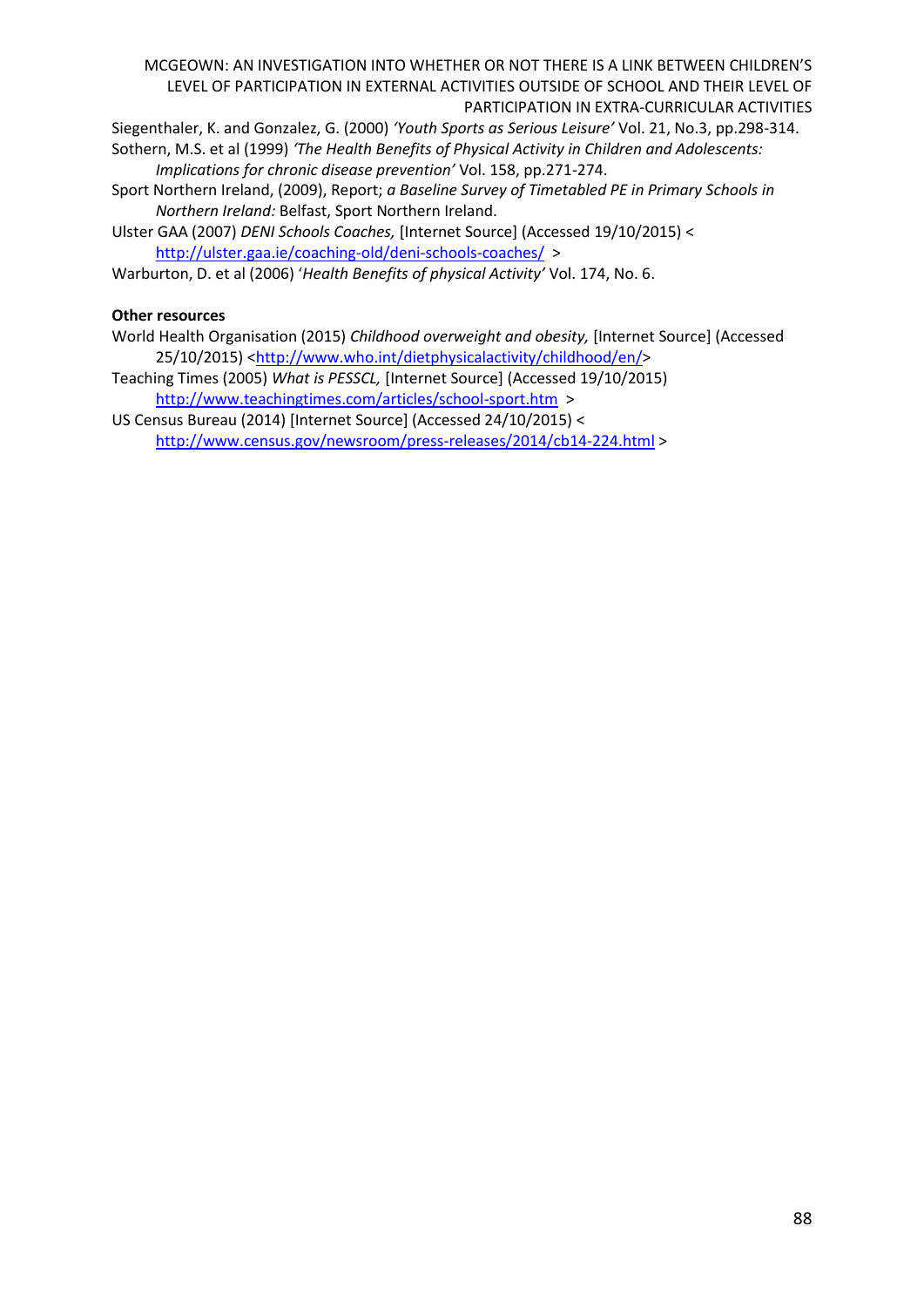## **Appendices**

## **Appendix 1**



191 Falls Road Belfast BT12 6FE 13<sup>th</sup> November 2015

Dear Principal,

I am a 4<sup>th</sup> year BEd student at St. Mary's University College, Belfast. As a component of my final year project I am investigating extracurricular activity participation levels in Primary School children against a number of variables. These variables include academic attainment; class size; external activity participation and teacher characteristics.

With your permission I would greatly appreciate the opportunity to use a sample of Key Stage 2 pupils from your school to participate and assist in my investigation.

Completing this section of the investigation in your school would involve:

- Extracurricular Activity Participation: A short questionnaire (5 minutes)
- Academic Attainment: Access to pupils reading ages from the last time of measure.
- Class Size: Access to a class list.
- External Activity Participation: A short questionnaire (5 minutes)
- Teacher Characteristics: A short questionnaire (5 minutes)
- $\bullet$

Your co-operation would be greatly appreciated. We would aim to minimise disruption by completing all tasks on one school day at your discretion. We guarantee that the confidentiality of both the school and the pupils will be maintained at all times. Furthermore we will provide you with the results which could be consequently used to inform your practice. Should you require any further information or details on any aspect of the study then please do not hesitate to contact me or the project supervisor on the numbers below.

Yours Sincerely,

Christopher McGeown Elaine McLaughlin Student Project Supervisor 07894560585 07841538694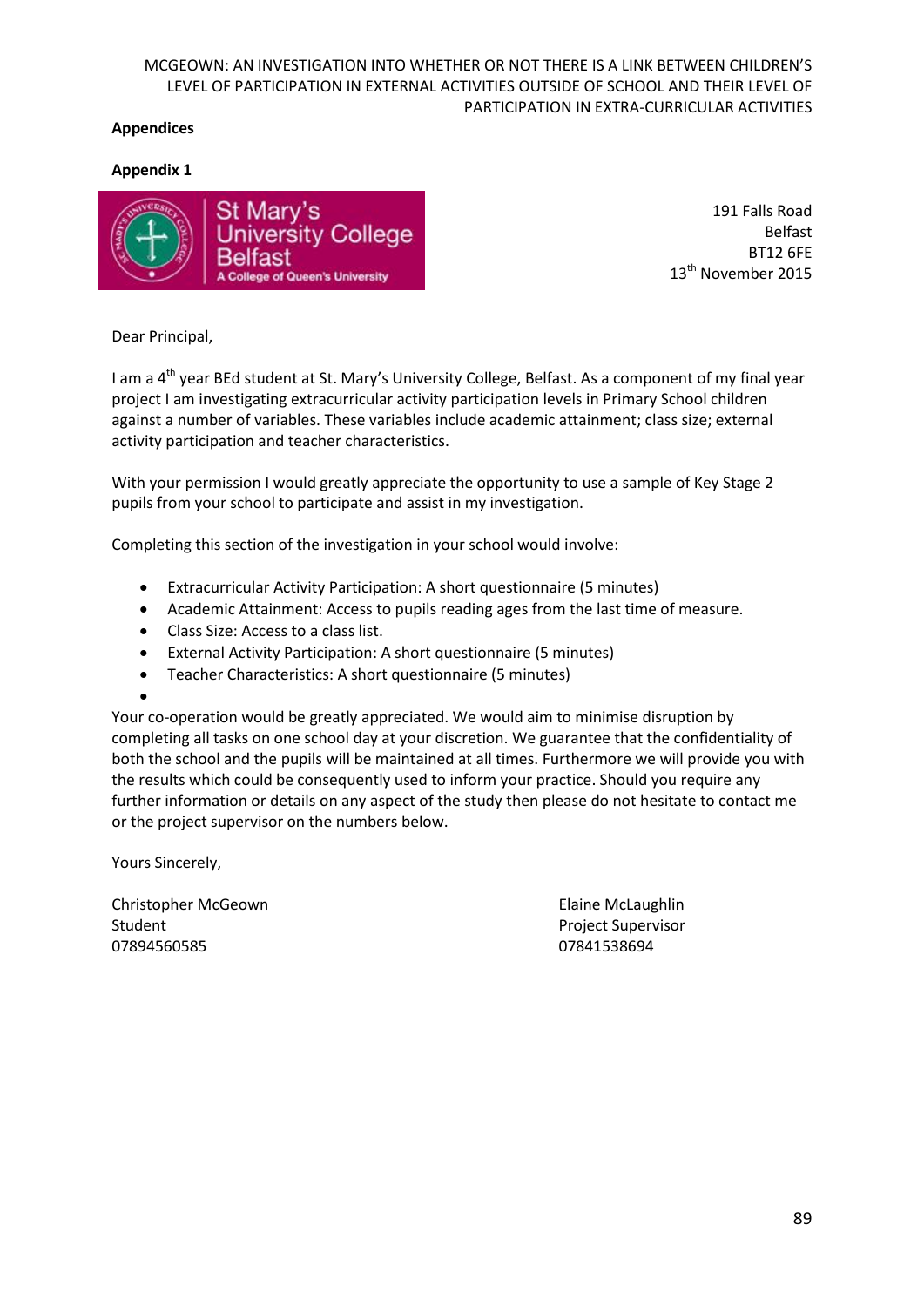## **Appendix 2**



St Mary's<br>University College<br>Belfast **A College of Queen's University** 

13<sup>th</sup> November 2015

Dear Parent/Guardian,

I am a Physical Education student at St. Mary's University College Belfast. As a component of my research I am investigating the levels of participation in extracurricular activities in Primary School children against a number of variables. The variables are class size, reading age, teacher characteristics and external activity participation. This will be completed in 8 primary schools in Northern Ireland. With your permission I would greatly appreciate the opportunity for your child to participate and assist in my investigation.

We would aim to minimise disruption by completing all tasks on one school day, at the discretion of the school. We guarantee that the confidentiality of both the school and the pupils will be maintained at all times. The collective results of the cohort will be returned to the school to inform current practice.

Please complete the informed consent below and return to the school at your earliest convenience. Your co-operation would be greatly appreciated.

Yours sincerely

Christopher McGeown

| <b>Parental Consent</b> |                                           |
|-------------------------|-------------------------------------------|
| I consent for my child  | to take part in the study outlined above. |
| Parent / Guardian       | Date                                      |